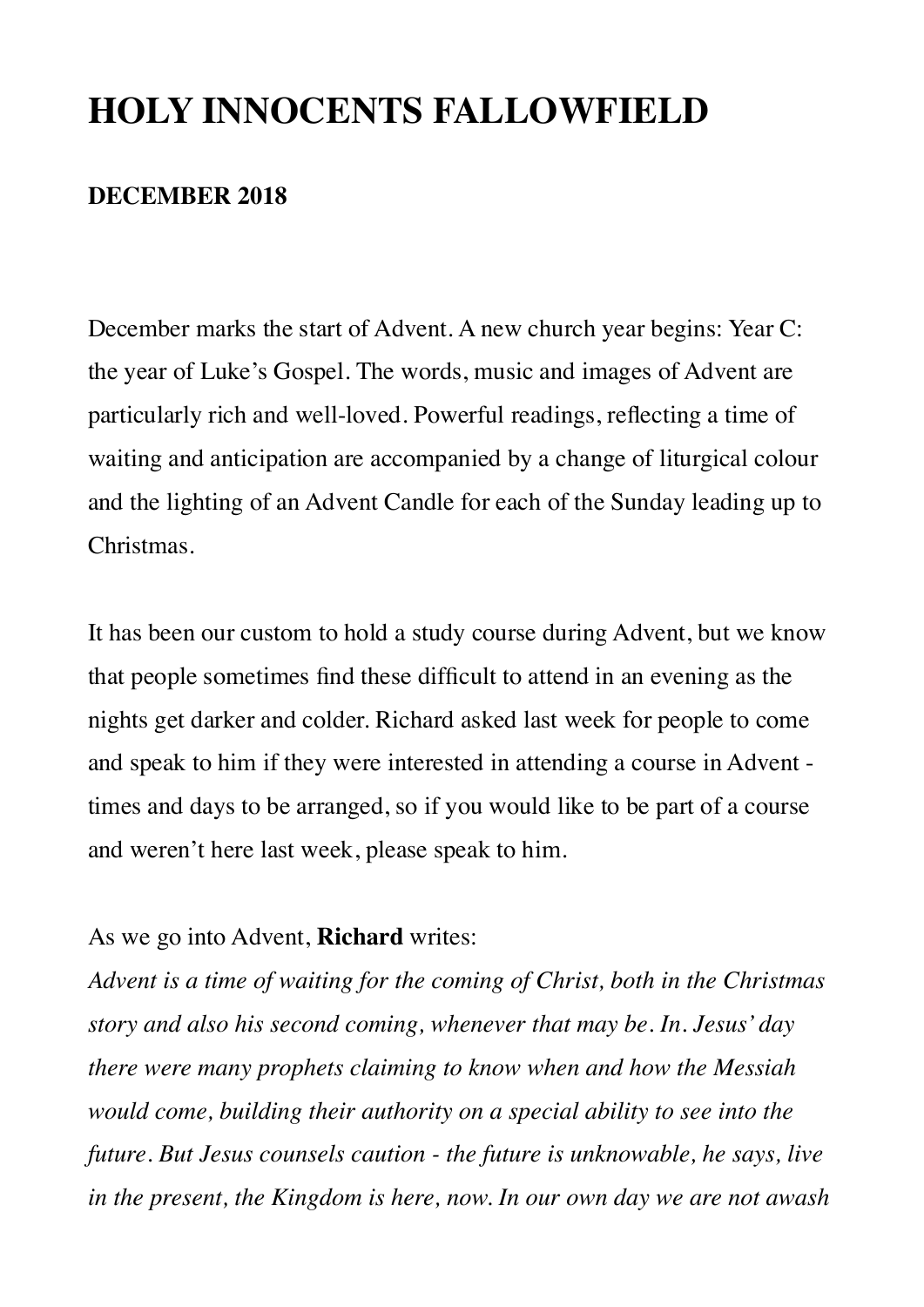with religious prophets, but the instinct to dwell on the future is just as strong - from stock market pundits with their head-and-shoulders charts, to political leaders, and we ourselves, wishing away the present in worries and plans for what may come. So let us wait, but in the dark, in openness, in trust, in hope of things unseen, trusting that our loving Father has good things in store for us.

Just tidying up a few things, we need to fill in the **annual income survey** an important part of the diocesan financial planning process. The forms and box will be on the back table - please make sure you fill one in this week or either of the following two weeks.

# **SUNDAYS AND FESTIVALS IN DECEMBER**

\*\*\*\*\*\*\*

**Sunday December 2nd Advent 1 President and Preacher:** The Revd Canon Michael Ainsworth Readings: Jeremiah 22:14-16; Psalm 25:1-10; 1 Thessalonians 3:9-end; Luke  $21:25-36$ **Hymns:** Hark the glad sound; Advent Gospel Acclamation; Lo, he comes with clouds descending; Come, thou long expected Jesus **Other music:** People look East; I look from afar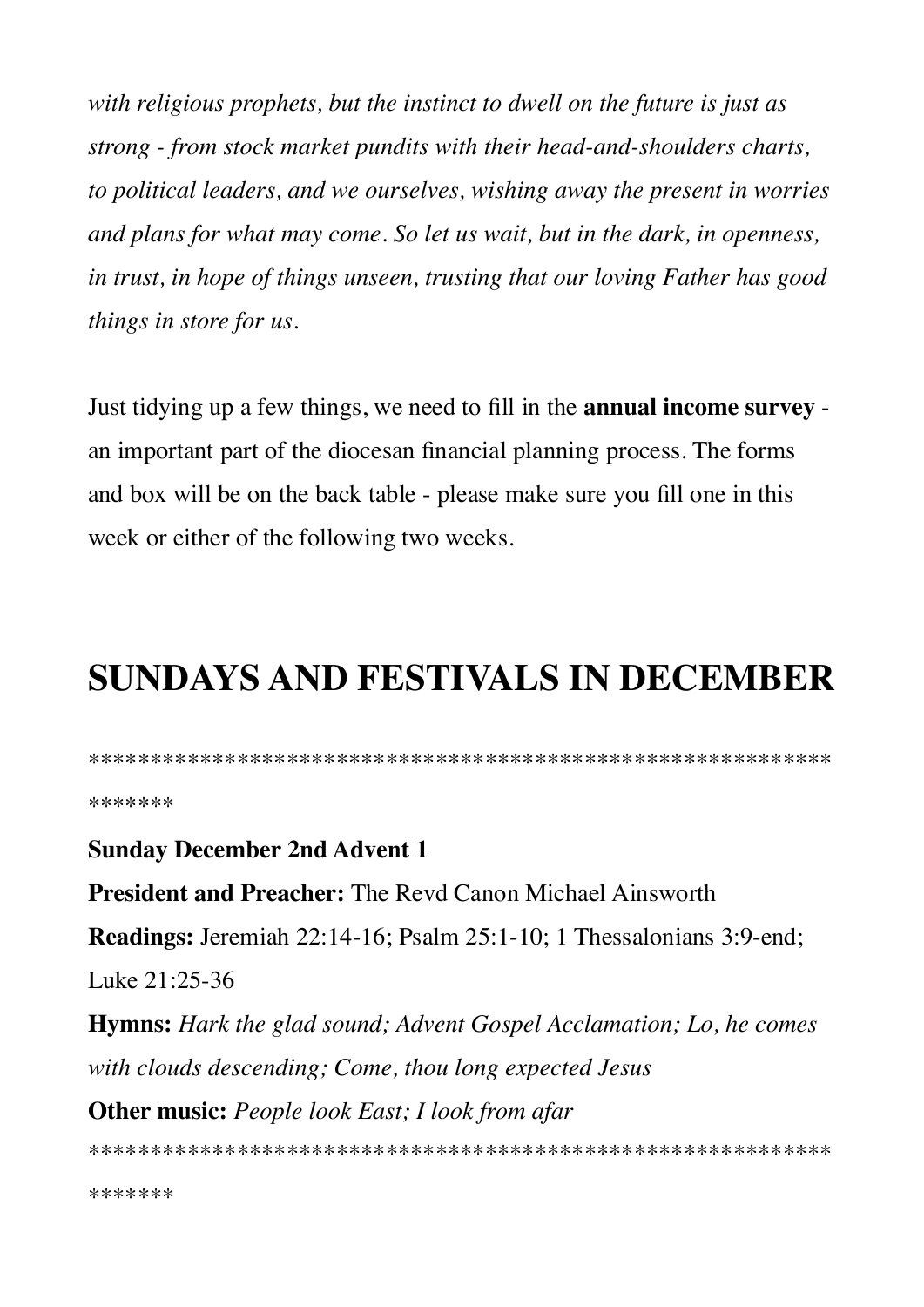## **Sunday December 9th Advent 2**

**President and Preacher: The Rector** 

**Readings:** Malachi 3:1-4; The Benedictus; Philippians 1:3-11; Luke 3:1-6 **Hymns:** On Jordan's bank; Advent Gospel Acclamation; Hail to the Lord's anointed; The advent of our God

**Other music:** Comfort, comfort now my people; Wachet Auf

\*\*\*\*\*\*\*

## **Sunday December 16th Advent 3**

### **President and Preacher: The Rector**

**Readings:** Zephaniah 3:4-end; Canticle: Isaiah 12:2-end; Philippians

4:4-7: Luke 3:7-18

**Hymns:** Hark a herald voice is calling; Advent Gospel Acclamation; Hills of the north rejoice; The King shall come when morning dawns

**Other music:** Rejoice in the Lord alway; Rorate coeli

\*\*\*\*\*\*\*

## **Tuesday December 18th 9.15am**

## **Advent Eucharist for St James' School**

All are welcome to join the staff and pupils as they explore the themes of

Advent

\*\*\*\*\*\*\*

# **Sunday December 23rd Advent 4**

### **President and Preacher: The Rector**

**Readings:** Micah 5:2-5a; The Magnificat; Hebrews 10:5-10; Luke 1:39-45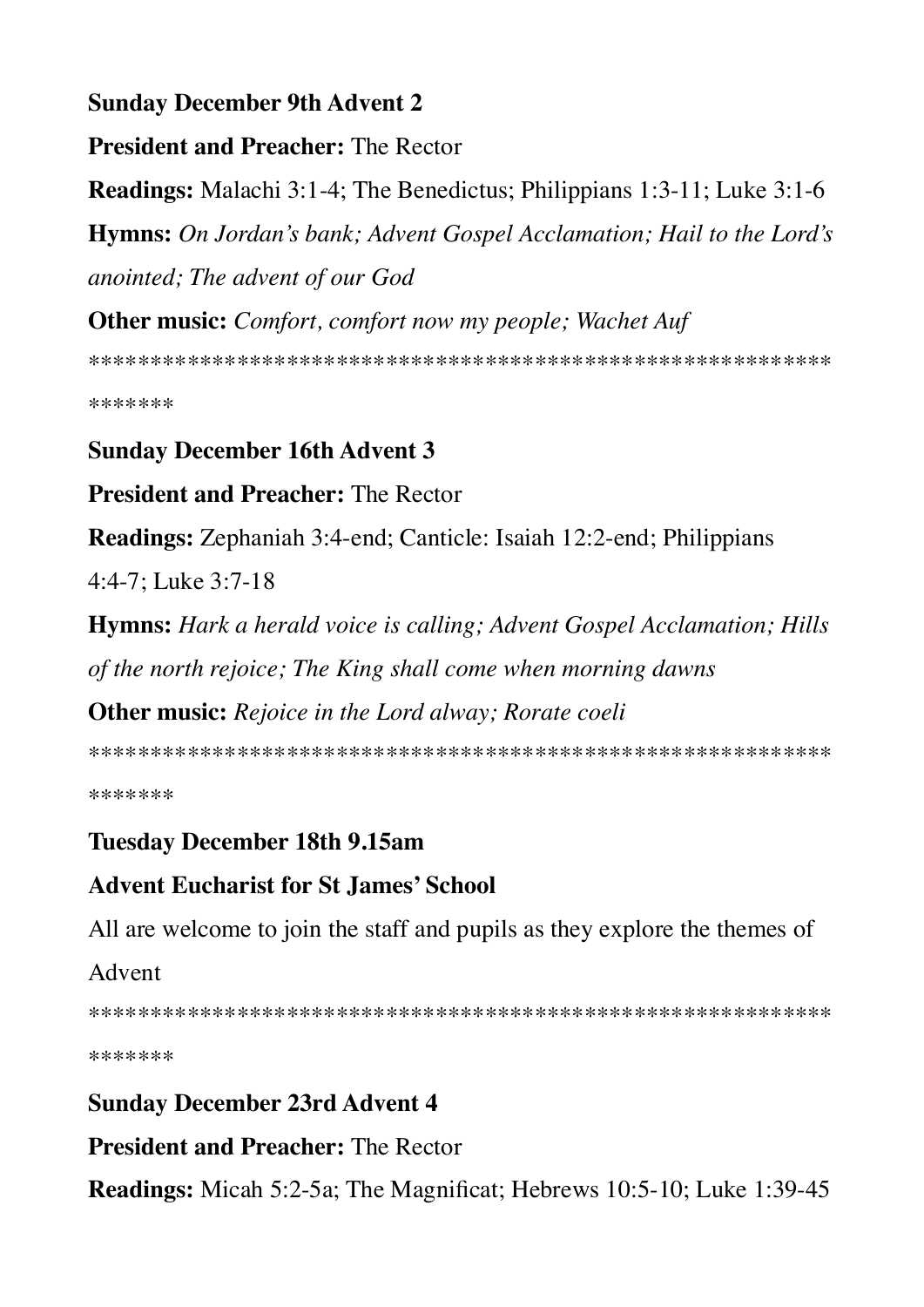**Hymns:** The angel Gabriel; Advent Gospel Acclamation; Come thou redeemer of the earth; O come O come Emmanuel

**Other music:** A tender shoot; There is a flower; I waited for the Lord

\*\*\*\*\*\*\*

Monday December 24th 11.30pm The First Eucharist of Christmas

**President: The Rector** 

**Preacher:** The Revd Jane Walker

**Readings:** Isaiah 52:7-10; Psalm 98; Hebrews 1:1-4; John 1:1-14 **Hymns:** Hark the herald angels sing; Christmas Gospel Acclamation; It came upon the midnight clear;  $O$  come, all ye faithful **Other music:** Before the world began; Stille nacho

\*\*\*\*\*\*\*

Tuesday December 25th 10am Christmas Day: The Nativity of the Lord

**President and Preacher: The Rector** 

**Readings:** Isaiah 62:6-end; Psalm 97; Titus 3:4-7; Luke 2:1-20

Hymns: Once in royal David's city; While shepherds watched their flocks

by night; Of the Father's heart begotten; See amid the winter's snow

**Other music:** Little Jesus sweetly sleep; Like a candle flame

\*\*\*\*\*\*\*\*

**Friday December 28th 12noon The Holy Innocents President:** The Revd Jane Walker **Preacher: The Rector**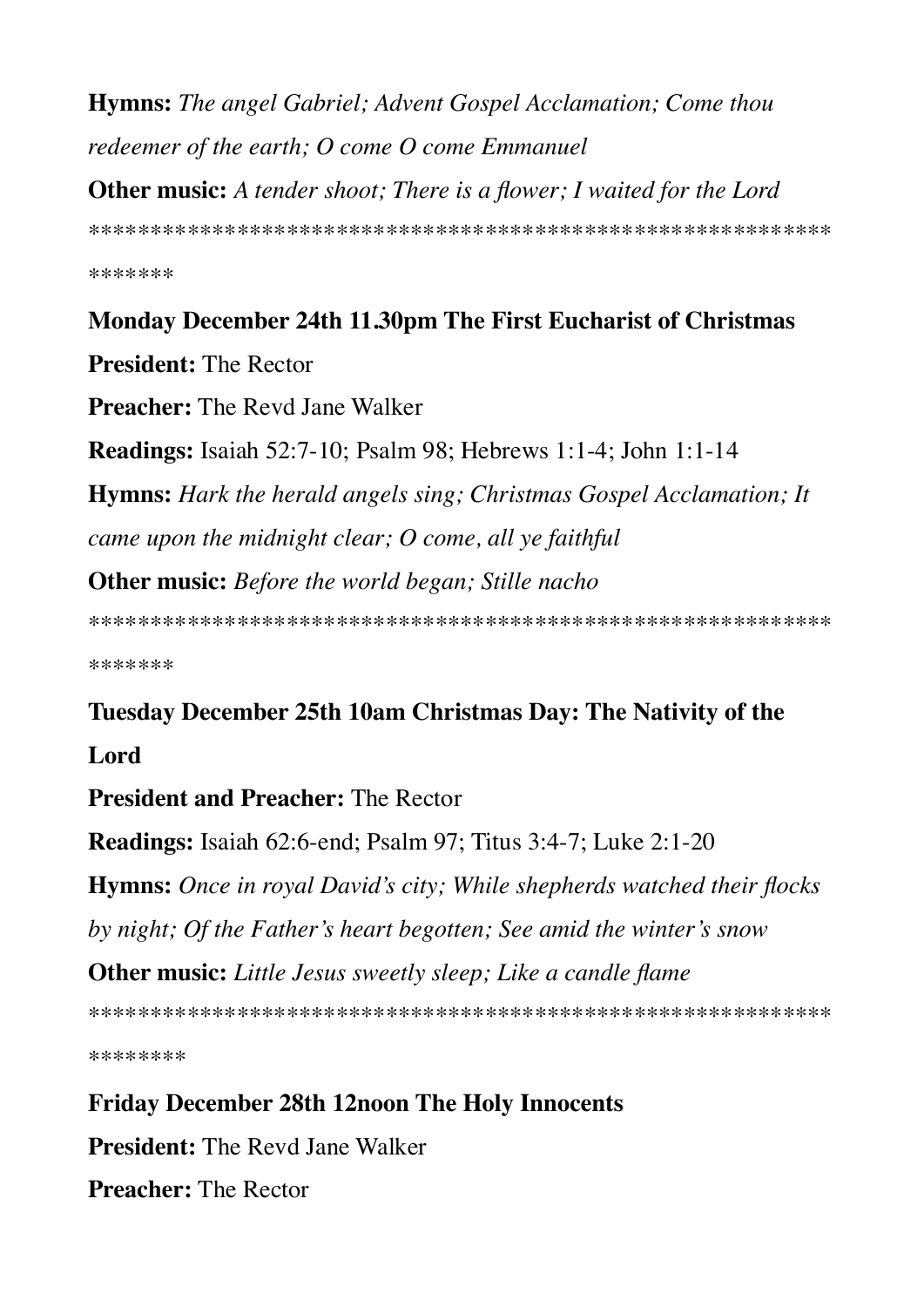Readings: Jeremiah 31:15-17; Psalm 124; 1 Corinthians 1:26-29; Matthew  $2:13-18$ 

**Hymns:** The great God of heaven; Puer Nobis Nascitur; O little town of Bethlehem; The world's fair rose has blossomed **Other music:** Away in a manger; The Coventry Carol

\*\*\*\*\*\*\*\*

#### **Sunday December 30th The First Sunday of Christmas**

**President and Preacher:** The Revd Canon Michael Ainsworth

**Readings:** 1 Samuel 2:18-20, 26; Psalm 148; Colossians 3:12-17; Luke

 $2.41$ -end

**Hymns:** God from on high hath heard; Christmas Gospel Acclamation; In the bleak mid-winter; Child of the stable's secret birth

**Other music:** How brightly shines the morning star

\*\*\*\*\*\*\*\*

A new face: The Revd Jane Walker: Since late September, Jane has been part of our congregation and preached here for the first time last week. We asked her to introduce herself as she explores whether Holy Innocents might become her new spiritual home:

"I am a self-supporting or non-stipendiary priest: I have a secular job as well as my church duties. I practise as a barrister specialising in children's cases, based in Manchester but travelling all over the North West and sometimes beyond. I see the work I do (which involves some of the poorest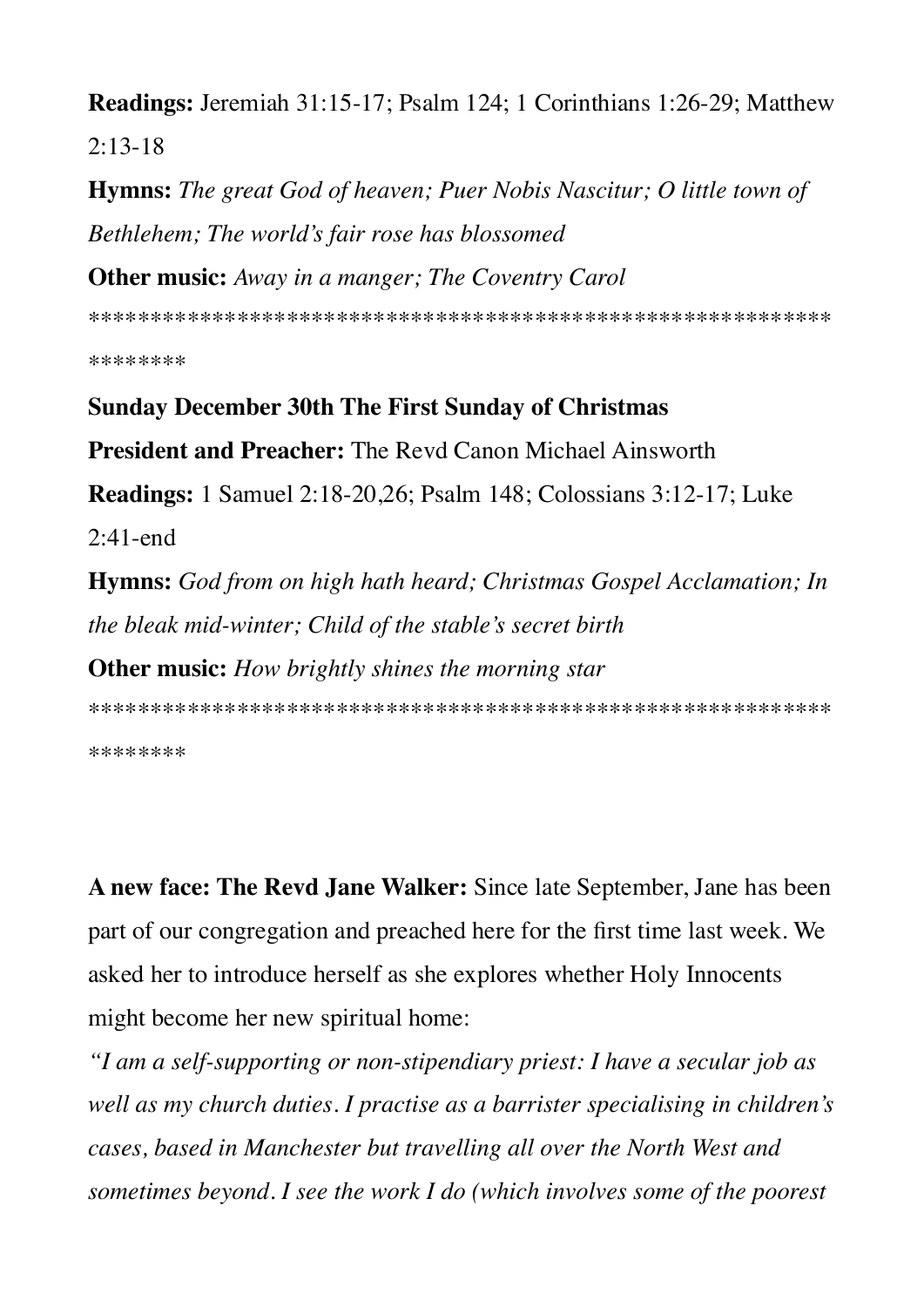*and most vulnerable members of our society and which, though demanding, is also very rewarding) as part of my ministry too.*

*I recently completed my curacy at Manchester Cathedral and in the benefice of Gorton and Abbey Hey so have had quite a diverse experience which also included placements in other churches - prior to my ordination.*

*I'm a proud mother of two sons (now aged 21 and 18) and have lived in Stockport for the past 29 years, though I hail from Failsworth originally. In what spare time I have I enjoy walking my Miniature Schnauzer pup, going to watch Manchester United, watching sport in general, reading, running, music, travelling and visiting galleries and museums.*

*I look forward to getting to know as many people as possible and to enjoy serving and worshipping together in this place."*

Our **Advent Appeal** is for a particular Tear Fund project:

**Toilet Twinning** is an attempt to provide working toilets in areas where these have not previously existed. **For £60 a time**, Tear Fund will set up the infrastructure to build first one, then more toilets in villages and outlying rural areas where there has previously been no provision. The effect that this will have on health and wellbeing as well as people's personal dignity makes the project very worthwhile and one that the PCC felt we should support. If we could raise the money to 'twin' our four toilet areas (including the baby changing area) then we would get tiles showing the location of the funded toilets to put up... in our toilers.

#### **So our target amount for Advent is £240... going for four!**